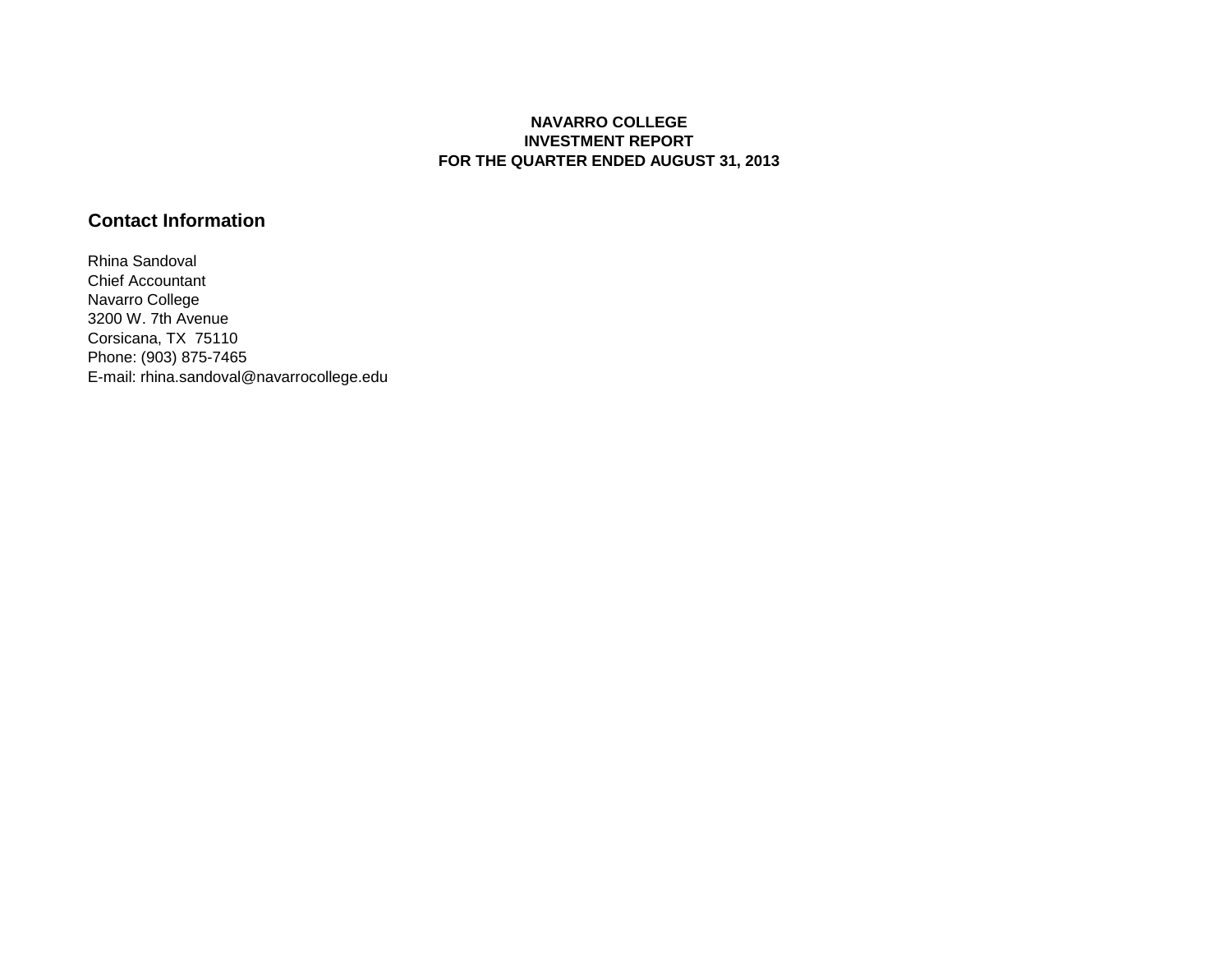#### **NAVARRO COLLEGE INVESTMENT REPORT FOR THE QUARTER ENDED AUGUST 31, 2013**

| <b>TYPE OF INVESTMENT</b>                                                                                   | <b>BEGINNING</b><br><b>BOOK VALUE</b><br>05/31/13 | <b>ADDITIONS/</b><br><b>CHANGES</b><br><b>FOR PERIOD</b> | <b>ENDING</b><br><b>BOOK VALUE</b><br>08/31/13 | <b>BEGINNING</b><br><b>MARKET VALUE</b><br>05/31/13 | <b>ENDING</b><br><b>MARKET VALUE</b><br>08/31/13 |
|-------------------------------------------------------------------------------------------------------------|---------------------------------------------------|----------------------------------------------------------|------------------------------------------------|-----------------------------------------------------|--------------------------------------------------|
| <b>Certificates of Deposit</b>                                                                              |                                                   |                                                          |                                                |                                                     |                                                  |
| First Bank & Trust Co. - CD #5006220 (E&G)<br>Due 10/18/2013 @1.250% Rate<br>Purchased 10/18/2012           | 100,000.00                                        |                                                          | 100,000.00                                     | 100,770.55                                          | 101,085.62                                       |
| Prosperity Bank - CD #730010575 (E&G)<br>Due 10/26/2013 @ 0.350% Rate<br>Purchased 10/26/2012               | 500,000.00                                        |                                                          | 500,000.00                                     | 500,167.81                                          | 500,172.60                                       |
| Prosperity Bank - CD #730010576 (E&G)<br>Due 04/26/2014 @ 0.400% Rate<br>Purchased 10/26/2012               | 500,000.00                                        |                                                          | 500,000.00                                     | 500,191.78                                          | 500,197.26                                       |
| Prosperity Bank - CD #730010577 (E&G)<br>Due 10/26/2014 @ 0.500% Rate<br>Purchased 10/26/2012               | 500,000.00                                        |                                                          | 500,000.00                                     | 500,239.73                                          | 500,246.58                                       |
| First Bank & Trust Co. - CD #5007088 (E&G)<br>Due 09/08/2013 @ 0.750% Rate<br>Purchased 03/07/2013          | 145,000.00                                        |                                                          | 145,000.00                                     | 145,253.25                                          | 145,527.36                                       |
| City National Bank - CD #3006358430 (E&G)<br>Due 11/07/2014 @ 1.050% Rate<br>Purchased 03/07/2013           | 250,000.00                                        |                                                          | 250,000.00                                     | 250,611.30                                          | 251,272.95                                       |
| State Farm - CD #3055051959 (E&G)<br>Due 06/11/2014 @ .950% Rate<br>Purchased 03/11/2013                    | 150,000.00                                        |                                                          | 150,000.00                                     | 150,316.23                                          | 150,598.51                                       |
| State Farm - CD#1019063147 (Aux)<br>Due 07/01/2014 @ .3100% Rate<br>Purchased 07/01/2013                    |                                                   | 100,000.00                                               | 100,000.00                                     |                                                     | 100,653.13                                       |
| State Farm - CD #1019063147 (Aux)<br>Due 07/01/2013 @.80000% Rate<br>Purchased 10/01/2012                   | 100,000.00                                        | (100,000.00)                                             |                                                | 100,000.00                                          |                                                  |
| Citizens National Bank-Henderson CD #677159 (Schol)<br>Due 08/01/2013 @ 1.190% Rate<br>Purchased 08/01/2011 | 250,000.00                                        | (250,000.00)                                             |                                                | 250,921.03                                          |                                                  |
| Community National Bank & Trust of TX - CD #1121587 (Schol)<br>Due 06/18/2013 @.20% Rate                    | 640,000.00                                        | (640,000.00)                                             |                                                | 640,497.97                                          |                                                  |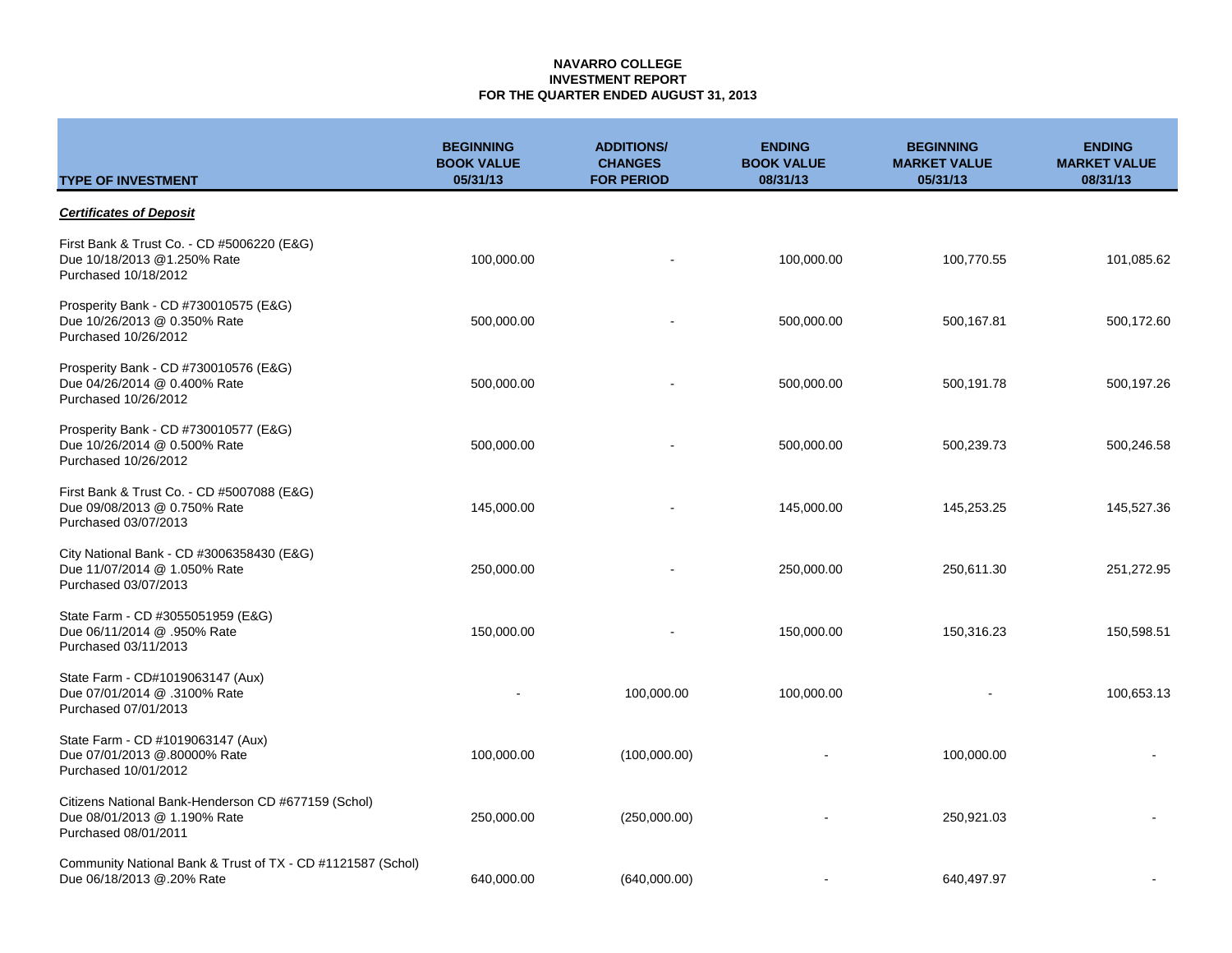### **NAVARRO COLLEGE INVESTMENT REPORT FOR THE QUARTER ENDED AUGUST 31, 2013**

| <b>TYPE OF INVESTMENT</b>                |              |    | <b>BEGINNING</b><br><b>BOOK VALUE</b><br>05/31/13 |    | <b>ADDITIONS/</b><br><b>CHANGES</b><br><b>FOR PERIOD</b> |      | <b>ENDING</b><br><b>BOOK VALUE</b><br>08/31/13 |                         | <b>BEGINNING</b><br><b>MARKET VALUE</b><br>05/31/13 |               | <b>ENDING</b><br><b>MARKET VALUE</b><br>08/31/13 |
|------------------------------------------|--------------|----|---------------------------------------------------|----|----------------------------------------------------------|------|------------------------------------------------|-------------------------|-----------------------------------------------------|---------------|--------------------------------------------------|
| Purchased 01/18/2012                     |              |    |                                                   |    |                                                          |      |                                                |                         |                                                     |               |                                                  |
|                                          |              |    |                                                   |    |                                                          |      |                                                |                         |                                                     |               |                                                  |
|                                          |              |    |                                                   |    |                                                          |      |                                                |                         |                                                     |               |                                                  |
|                                          | Subtotal     | £. | 3,135,000.00                                      | S  | (890,000.00)                                             | - \$ | 2,245,000.00                                   | - \$                    | 3,138,969.65                                        | \$            | 2,249,754.01                                     |
|                                          |              |    |                                                   |    |                                                          |      |                                                |                         |                                                     |               |                                                  |
|                                          |              |    |                                                   |    |                                                          |      |                                                |                         |                                                     |               |                                                  |
|                                          |              |    |                                                   |    |                                                          |      |                                                |                         |                                                     |               |                                                  |
| <b>U.S. Government Agency Securities</b> |              |    |                                                   |    |                                                          |      |                                                |                         |                                                     |               |                                                  |
|                                          |              |    | $\blacksquare$                                    |    | $\sim$                                                   |      | $\blacksquare$                                 |                         | $\sim$                                              |               | $\sim$                                           |
|                                          | Subtotal     | -S | 0.00                                              | \$ | $\sim$                                                   | \$   | 0.00                                           | $\overline{\mathbf{s}}$ | 0.00                                                | $\frac{1}{2}$ | 0.00                                             |
|                                          |              |    |                                                   |    |                                                          |      |                                                |                         |                                                     |               |                                                  |
|                                          | <b>TOTAL</b> | \$ | 3,135,000.00                                      | \$ | $(890,000.00)$ \$                                        |      | 2,245,000.00                                   | \$                      | 3,138,969.65                                        | \$            | 2,249,754.01                                     |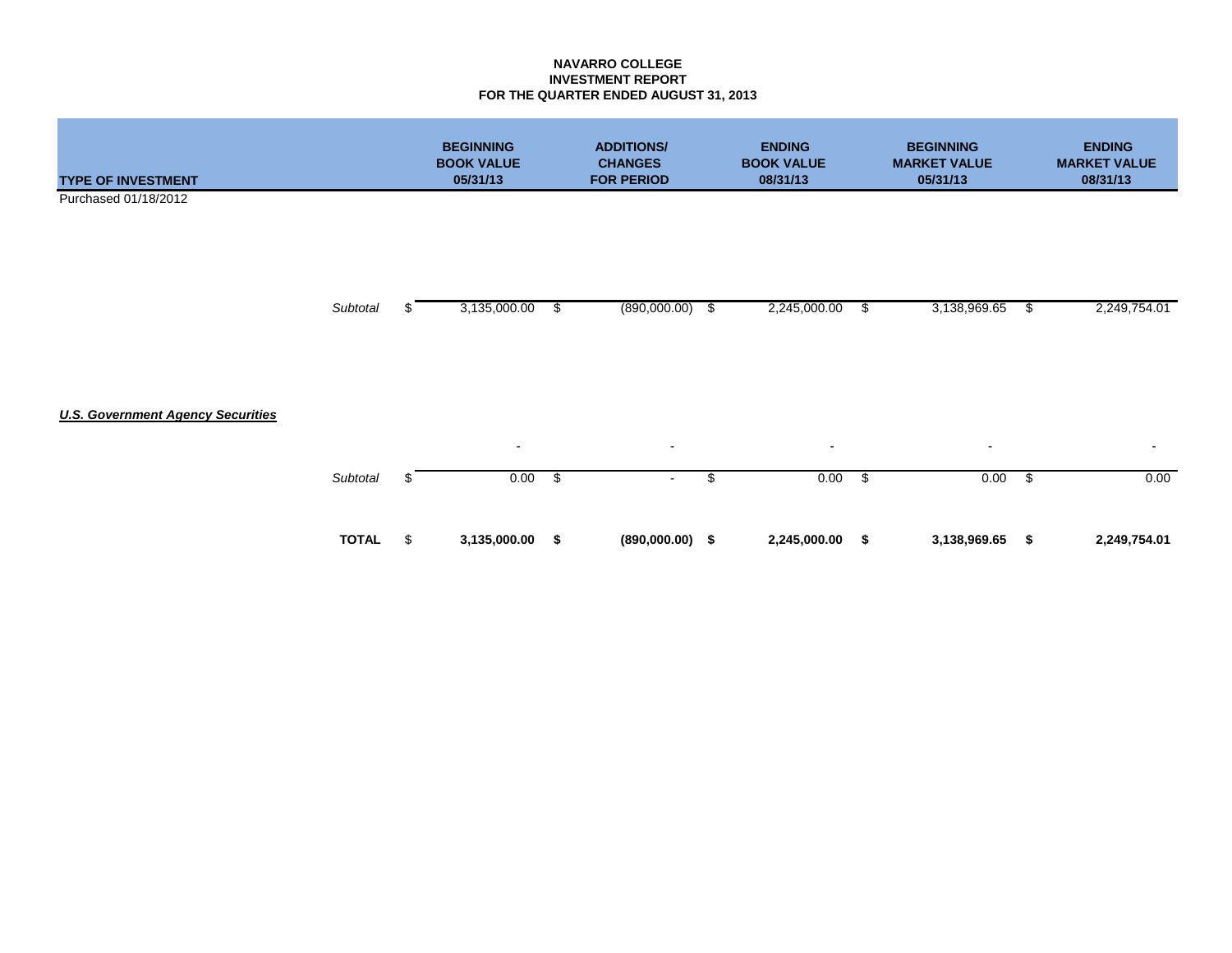### **NAVARRO COLLEGE INVESTMENT REPORT RECAP FOR THE QUARTER ENDED AUGUST 31, 2013**

#### **RECAP OF INVESTMENTS BY FUND**

| <b>TYPE OF INVESTMENT</b>                                                              | <b>ENDING</b><br><b>BOOK VALUE</b><br>08/31/13 | <b>Educational and</b><br><b>General Fund</b> | <b>Debt Service</b><br><b>Fund</b> | <b>Auxiliary</b><br>Fund | <b>Agency</b><br>Fund | <b>Plant</b><br><b>Fund</b> | <b>Student</b><br><b>Financial</b><br><b>Aid Fund</b> |
|----------------------------------------------------------------------------------------|------------------------------------------------|-----------------------------------------------|------------------------------------|--------------------------|-----------------------|-----------------------------|-------------------------------------------------------|
| City National Bank-CD#3006358430                                                       | 250,000.00                                     | 250,000.00                                    |                                    |                          |                       |                             |                                                       |
| First Bank & Trust Co. - CD #5006220                                                   | 100,000.00                                     | 100,000.00                                    |                                    |                          |                       |                             |                                                       |
| First Bank & Trust Co. - CD #5007088                                                   | 145,000.00                                     | 145,000.00                                    |                                    |                          |                       |                             |                                                       |
| Prosperity Bank-CD#730010575                                                           | 500,000.00                                     | 500,000.00                                    |                                    |                          |                       |                             |                                                       |
| Prosperity Bank-CD#730010576                                                           | 500,000.00                                     | 500,000.00                                    |                                    |                          |                       |                             |                                                       |
| Prosperity Bank-CD#730010577                                                           | 500,000.00                                     | 500,000.00                                    |                                    |                          |                       |                             |                                                       |
| State Farm - CD #1019063147                                                            | 100,000.00                                     |                                               |                                    | 100,000.00               |                       |                             |                                                       |
| State Farm - CD #3055051959                                                            | 150,000.00                                     | 150,000.00                                    |                                    |                          |                       |                             |                                                       |
|                                                                                        | 2,245,000.00 \$<br>- \$                        | 2,145,000.00 \$                               | $0.00$ \$                          | 100,000.00 \$            | $0.00$ \$             | $0.00 \text{ }$ \$          | 0.00                                                  |
| August 31, 2013 Benchmark Rates:                                                       |                                                |                                               |                                    |                          |                       |                             |                                                       |
| <b>TexStar Local Government Investment Service</b>                                     | 0.0474%                                        |                                               |                                    |                          |                       |                             |                                                       |
| Rates and market values are from the August 30, 2013 The Wall<br><b>Street Journal</b> |                                                |                                               |                                    |                          |                       |                             |                                                       |
| Federal Funds Rate                                                                     | 0.2800%                                        |                                               |                                    |                          |                       |                             |                                                       |
| Merrill Lynch Ready Assets Trust                                                       | 0.0000%                                        |                                               |                                    |                          |                       |                             |                                                       |
| Treasury Bill - 26 weeks                                                               | 0.0650%                                        |                                               |                                    |                          |                       |                             |                                                       |
| Certificates of Deposit - Six Months                                                   | 0.0000%                                        |                                               |                                    |                          |                       |                             |                                                       |

We, the investment officers of Navarro College District, swear that, to the best of our knowledge, this report displays Navarro College's investment portfolio as of August 31, 2013. We further swear that transactions invol investment portfolio are in compliance with Navarro College's Investment Policy and Strategy and the provisions of the Public Funds Investment Act, Chapter 2256, and amendments of the Texas Government Code.

Prepared by: Date Investment Officer

Date Chief Accountant **Date** Investment Officer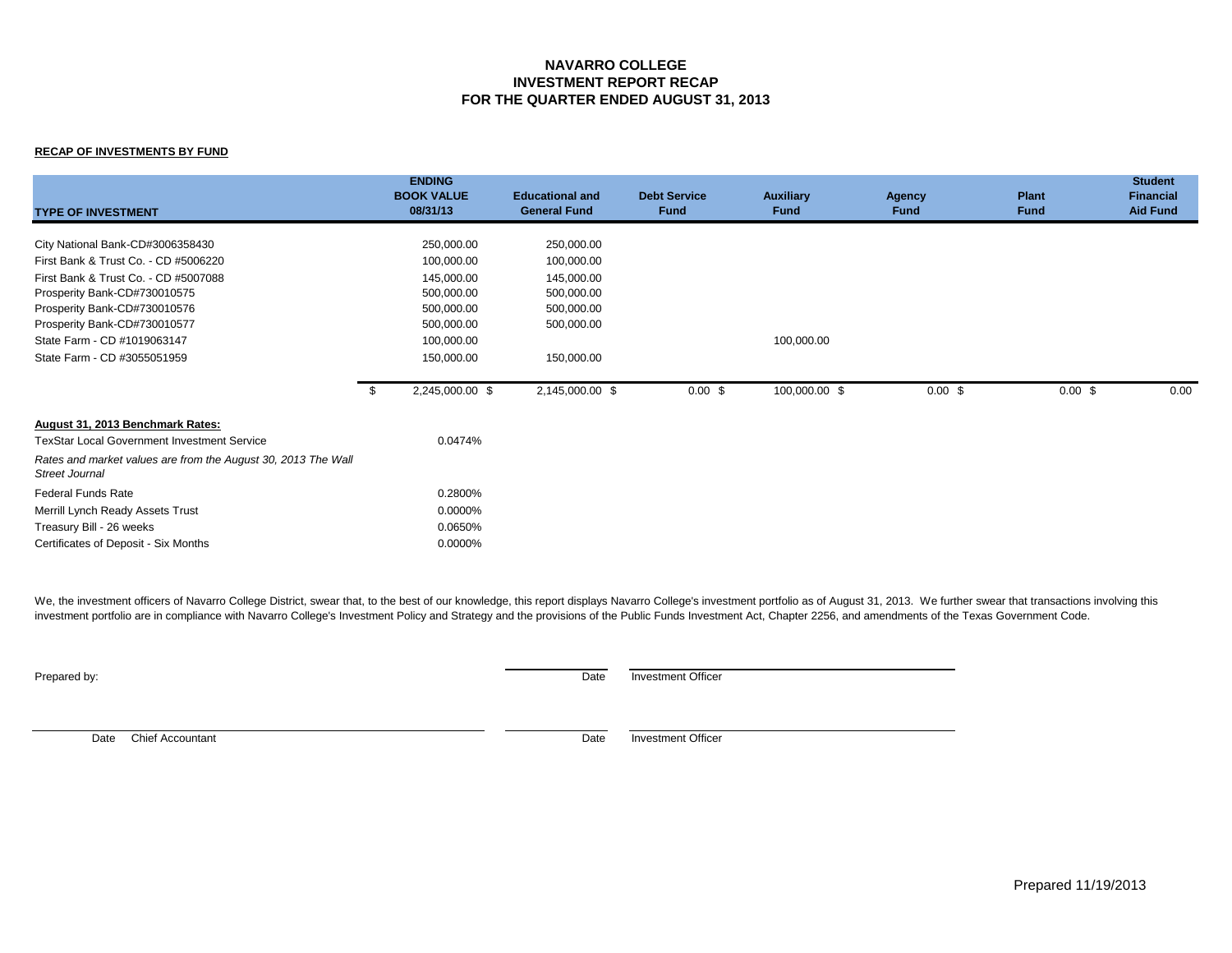# **NAVARRO COLLEGE INVESTMENT PORTFOLIO MATURITY SCHEDULE FOR THE QUARTER ENDED AUGUST 31, 2013**

| <b>MATURITY</b>    |    |                                  |                                 |    |                          |  |                                 |  |                     |  |  |
|--------------------|----|----------------------------------|---------------------------------|----|--------------------------|--|---------------------------------|--|---------------------|--|--|
| <b>Fiscal Year</b> |    | <b>1st Quarter</b><br>Sept - Nov | <b>2nd Quarter</b><br>Dec - Feb |    | 3rd Quarter<br>Mar - May |  | <b>4th Quarter</b><br>Jun - Aug |  | <b>Total Amount</b> |  |  |
|                    |    |                                  |                                 |    |                          |  |                                 |  |                     |  |  |
| 2014               | \$ | 745,000.00                       | $\blacksquare$                  |    | 500,000.00               |  | 250,000.00                      |  | 1,495,000.00        |  |  |
| 2015               |    | 750,000.00                       | $\blacksquare$                  |    | -                        |  |                                 |  | 750,000.00          |  |  |
| 2016               |    |                                  | ۰                               |    |                          |  | $\blacksquare$                  |  |                     |  |  |
|                    |    |                                  |                                 |    |                          |  |                                 |  |                     |  |  |
| <b>Total</b>       | \$ | $1,495,000.00$ \$                | $\blacksquare$                  | \$ | $500,000.00$ \$          |  | 250,000.00 \$                   |  | 2,245,000.00        |  |  |